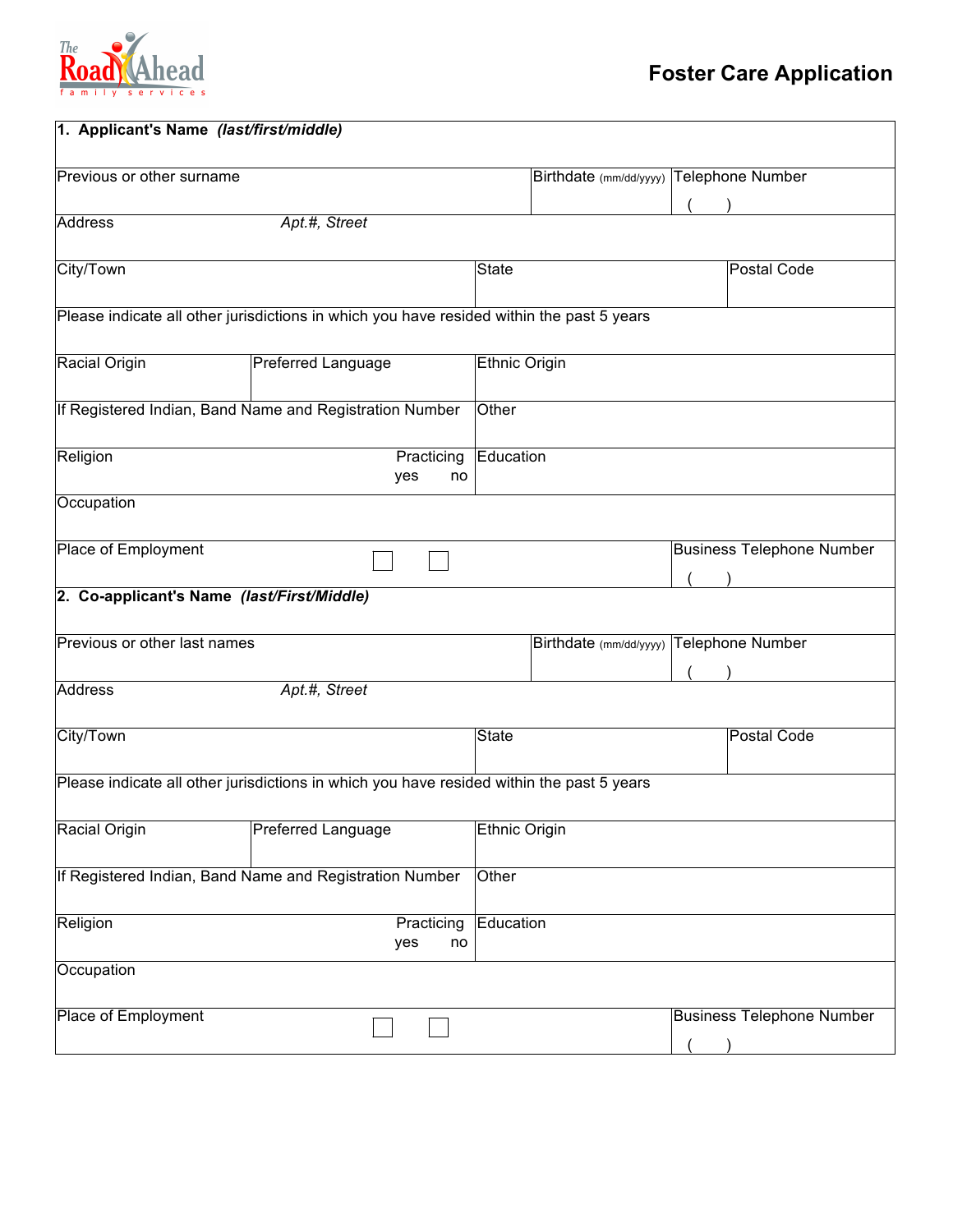|                                                                                                                              | 3. Marital Status<br>Single                                          | Married                        |                   | Adult Interdependent           |       | Separated<br>Divorced     |  |
|------------------------------------------------------------------------------------------------------------------------------|----------------------------------------------------------------------|--------------------------------|-------------------|--------------------------------|-------|---------------------------|--|
|                                                                                                                              | 4. Have you ever received services from Child Intervention Services? |                                |                   |                                | yes   | no                        |  |
|                                                                                                                              | 5. Have you ever applied to foster before?<br>lyes<br> no            |                                |                   |                                |       |                           |  |
|                                                                                                                              | 6. Children<br>Name as per Birth Registration                        | Gender<br>$\mathsf F$<br>M     | Adopted<br>yes no | <b>Birthdate</b><br>mm/dd/yyyy | Grade | Name of School/Occupation |  |
|                                                                                                                              |                                                                      |                                |                   |                                |       |                           |  |
|                                                                                                                              |                                                                      |                                |                   |                                |       |                           |  |
|                                                                                                                              |                                                                      |                                |                   |                                |       |                           |  |
| If child is adopted or you have obtained private guardianship of a child, please indicate ethnic/racial origin of the child. |                                                                      |                                |                   |                                |       |                           |  |
| 7. Other persons currently living in your home<br>Name                                                                       |                                                                      | <b>Birthdate</b><br>mm/dd/yyyy | Relationship      |                                |       |                           |  |
|                                                                                                                              |                                                                      |                                |                   |                                |       |                           |  |
|                                                                                                                              |                                                                      |                                |                   |                                |       |                           |  |
|                                                                                                                              |                                                                      |                                |                   |                                |       |                           |  |
| 8. Family Health (Please give particulars of any major operations, chronic conditions or psychiatric consultations.)         |                                                                      |                                |                   |                                |       |                           |  |
|                                                                                                                              | 9. Child Desired                                                     | Age Range                      |                   |                                |       |                           |  |
|                                                                                                                              | From<br>Male<br>Female<br>Either                                     |                                |                   |                                | to    |                           |  |
|                                                                                                                              | Family Group: Indicate number of children, age range and gender      |                                |                   |                                |       |                           |  |
|                                                                                                                              | Number of children ______________                                    |                                |                   | Males                          |       | Females<br>Either         |  |
|                                                                                                                              |                                                                      |                                |                   |                                |       |                           |  |